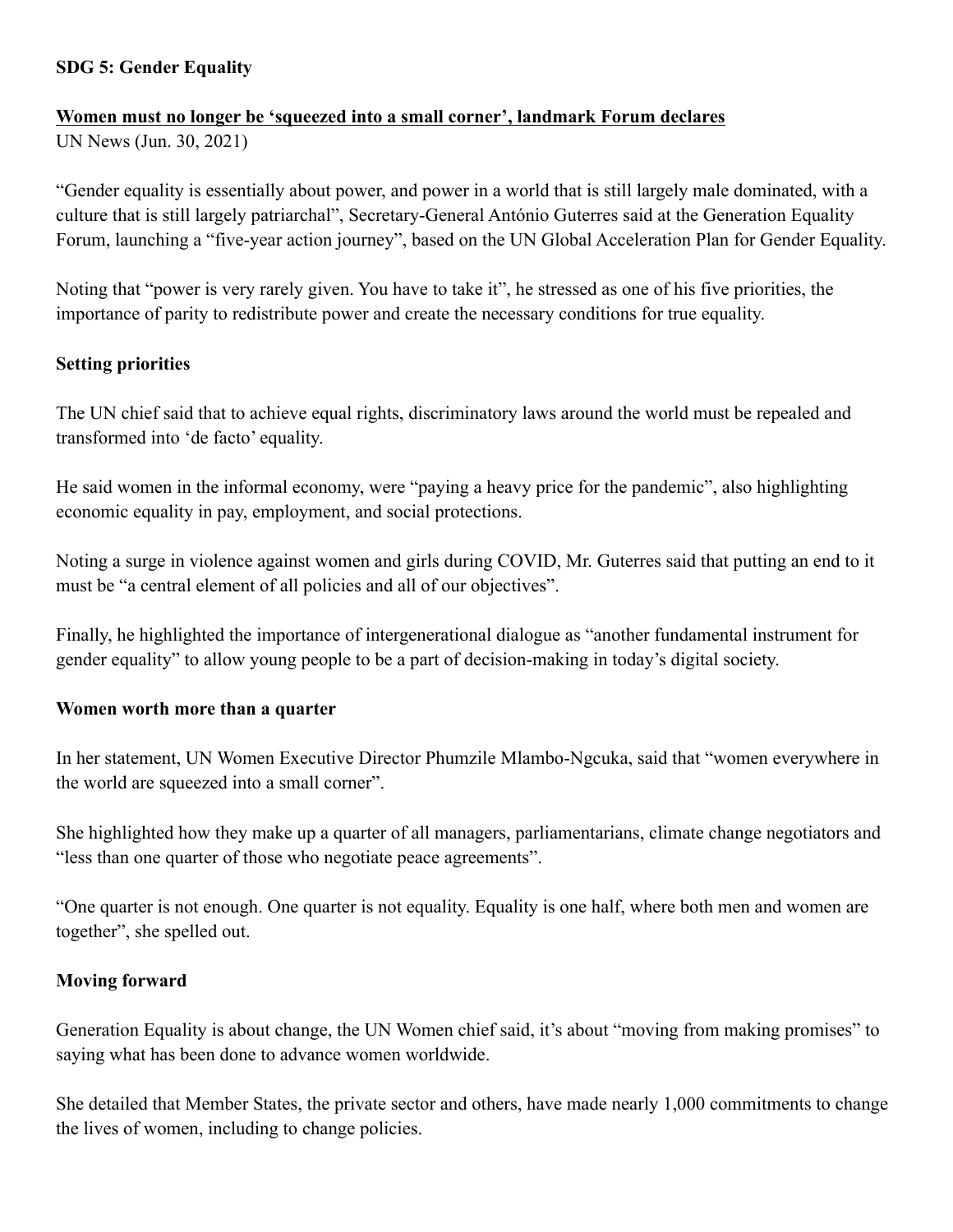However, Ms. Mlambo-Ngcuka continued, "the fight still has to continue…We need to be pushing upwards all the time, so that there is a race to the top"

# **Stepping up funds**

The UN Women chief concluded by detailing that countries of the Global South, regional organizations, young people and civil society groups, have all "put their foot forward" raising \$40 billion, saying "and we are still counting".

Meanwhile, Chancellor Angela Merkel declared that Germany "is actively involved in the Action Coalition on Economic Justice and Rights" and would invest an "additional  $\epsilon$ 140 million, making a total of around  $\epsilon$ 240 million in the International Action Coalition".

And the Bill and Melinda Gates Foundation announced that it would spend \$2.1 billion to advance global gender equality.

## **Achieving 'tangible progress'**

At the same time, the UN Educational, Scientific and Cultural Organization (UNESCO) launched a set of commitments to achieve "tangible progress" towards gender equality over the next five years.

The UN agency will support girls' education with quality gender-transformative teaching for 28 million learners in over 80 countries; work to close the digital gender divide, empower women scientists, and promote ethical Artificial Intelligence; and in Africa, empower women economically in creative industries.

UNESCO chief Audrey Azoulay had called upon women worldwide to "take control and full leadership in every aspect of life and domain of society to build back a better future for all".

## **Co-host comments**

Co-hosting the event, French President Emmanuel Macron said that the struggle for gender equality is "far from won".

"It's a battle today, but tomorrow it must be a matter of fact", he underscored.

His counterpart, Andrés Manuel López Obrador, President of Mexico, said: "We must continue to fight against sexism. We must not forget economic and social equality, which is fundamental to achieve a better society".

## **Call to action from Clinton, Harris**

United States Vice President Kamala Harris, warned that "democracy is in peril" around the world.

Hillary Clinton addresses the opening of the Generation Equality Forum in Paris.